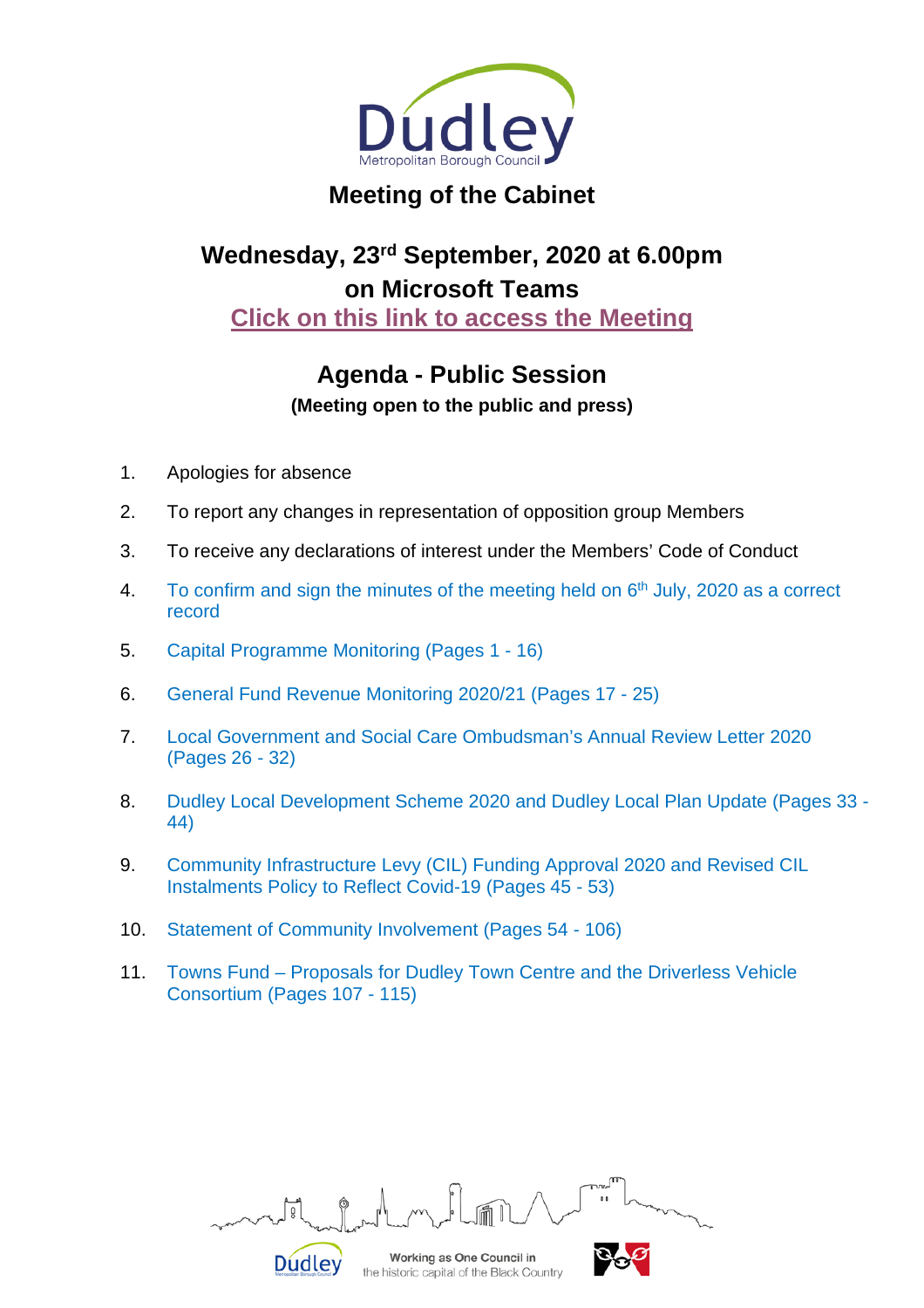- 12. Review of Licensing Policy (Pages 116 118)
- 13. To report on any issues arising from Scrutiny Committees
- 14. To consider any questions from Members to the Leader where two clear days' notice has been given to the Monitoring Officer (Cabinet Procedure Rule 2.5)

#### **Distribution:**

#### **Members of the Cabinet:**

Councillor P Harley (Leader – Chair) Councillor D Vickers (Deputy Leader – Vice-Chair) Councillors N Barlow, R Buttery, S Clark, I Kettle, A Lees, S Phipps, K Shakespeare and L Taylor

#### **Opposition Group Members nominated to attend meetings of the Cabinet:**

All Shadow Cabinet Members are invited to attend Cabinet meetings (to speak but not vote)

Hotherfor

**Chief Executive Dated: 15th September, 2020**

|        | nn.                                                                    | 71 I T<br>TUW<br>$\mathbf{I}$ |
|--------|------------------------------------------------------------------------|-------------------------------|
| Dudley | Working as One Council in<br>the historic capital of the Black Country |                               |